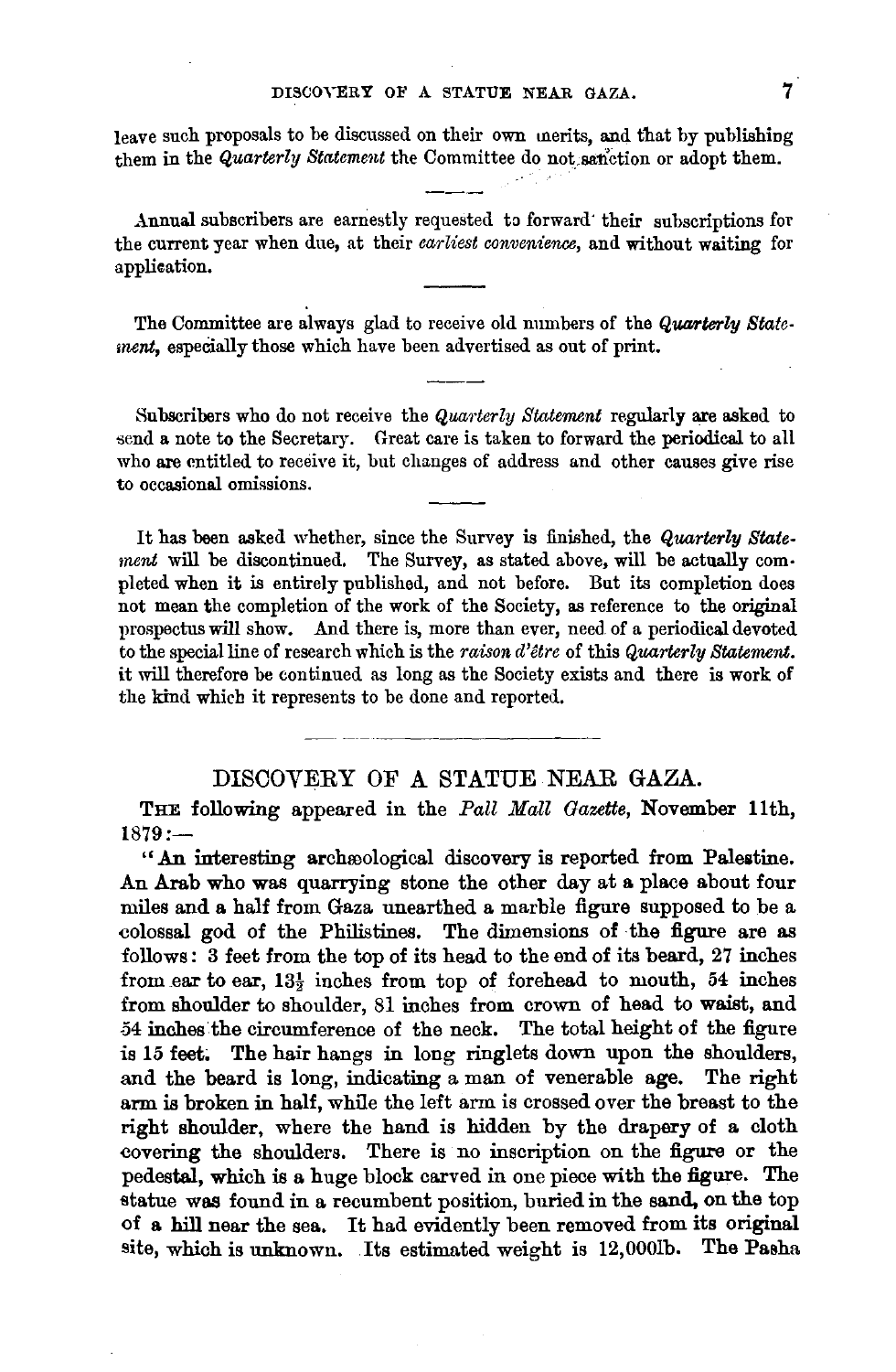of Jerusalem has ordered a guard to watch this relic of ancient art, and to prevent any injury to it by the fanatics of Gaza."

See also Dr. Chaplin's letter on the same subject in *Notes and News.* 

Lieut. Conder communicates the following notes on this discovery:-

" Gaza is mentioned in the Talmud as a place where Jews might live in spite of the idolatry of its inhabitants. A place called *Yerid*  $($ <sup>c</sup> market') or *'.Atluzah* ('meat market') existed outside the town, where an idol was worshipped (Abodah Zara i. 4, Jerusalem and Babylonian Talmuds).

Although Christianity was early introduced at Gaza (a Bishop Silvanus of Gaza. is mentioned by Eusebius as early as 285 A.D.) idolatry kept its hold on the city as late as the fifth century. Porphyrius, the Bishop of Gaza, was authorised by the Empress Eudoxia to destroy the pagan temples and to erect a church in 406 A.D.

The temple outside the town was possibly the place called Bethelia mentioned by Sozomen (Hist. Eccl. lib. v. cap.  $15$ ) as a flourishing village near Gaza, having temples venerable both for age and beauty, especially a Pantheon standing on a hill like a citadel above the town. The village in question is no doubt the present *Beit Lahia*, standing on the sandhills  $1\frac{3}{4}$  miles north of Gaza, and the great statue now discovered may have belonged to the Pantheon at this place.

The principal deity worshipped at Gaza was Marnas, the Cretan Jupiter. Zeus was also worshipped, and in the fourth century Gaza is said to have had eight temples (Life of St. Porphyrius, Bishop of Gaza, Acta Sanctorum, vol. v. p. *655).* The Sun, Venus, Apollo, Proserpine, Hecate, and Juno were among these deities. The Temple of Marnas was round, and was considered one of the most magnificent in the world: it had a double cloister, apparently resembling the Dome of the Rock at Jerusalem. The church which Eudoxia built on its site was, however, cruciform, with thirty columns. Jerome speaks of the Temple of Marnas as overthrown in his own time (Comm. on Isaiah xvii.  $3$ ), but the final destruction was not effected until the beginning of the fifth century.

In the Pascal Chronicle (at 379 A.D.) a place called Tetramphodos, or 'Cross. roads,' is noticed at Gaza, where was a marble statue of Venus above an altar. This may be the same as the market noticed in the Talmud (see Reland, vol. ii. p. 793).

The God Mamas is identified by Lenormant with the Moabite Hobal, who was represented as an old man with a long beard, holding a red stone in his right hand, and sometimes the seven arrows of fate (Ezekiei xxi. 21) without points or feathers. Hobal is called the male Venus, the Arabs worshipping among the planets only Venus and Jupiter, the latter symbolised by a stone. Hobal and Marnas were both the Lords of Fate, and were prayed to for rain. They answered to the old Greek divinity Uranus, and 360 smaller statues, symbolising the degrees of the celestial circle, are said sometimes to have accompanied their images (see Lenormant's Lettres Assyriologiques, No. 5).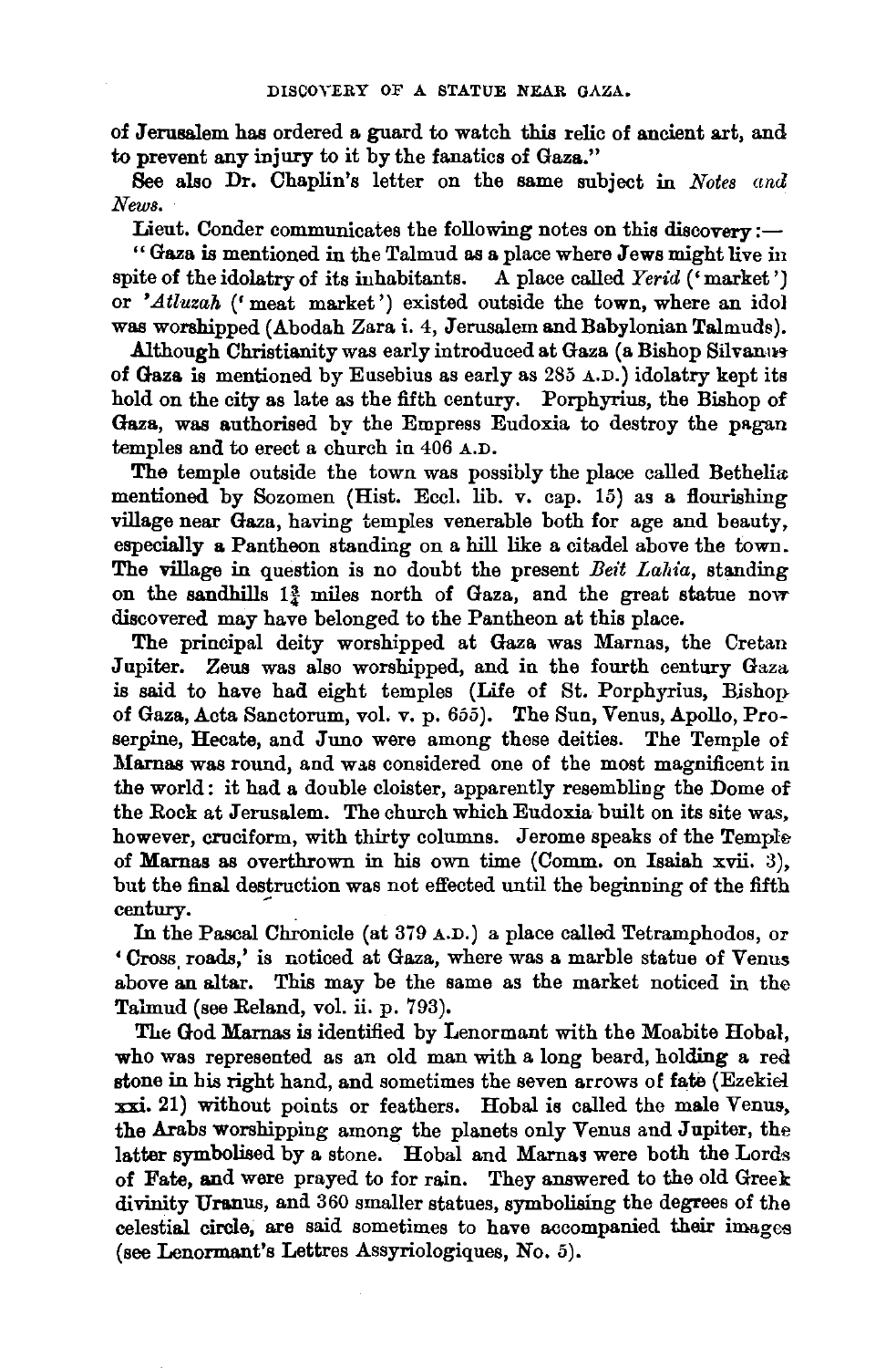

yet been fixed.